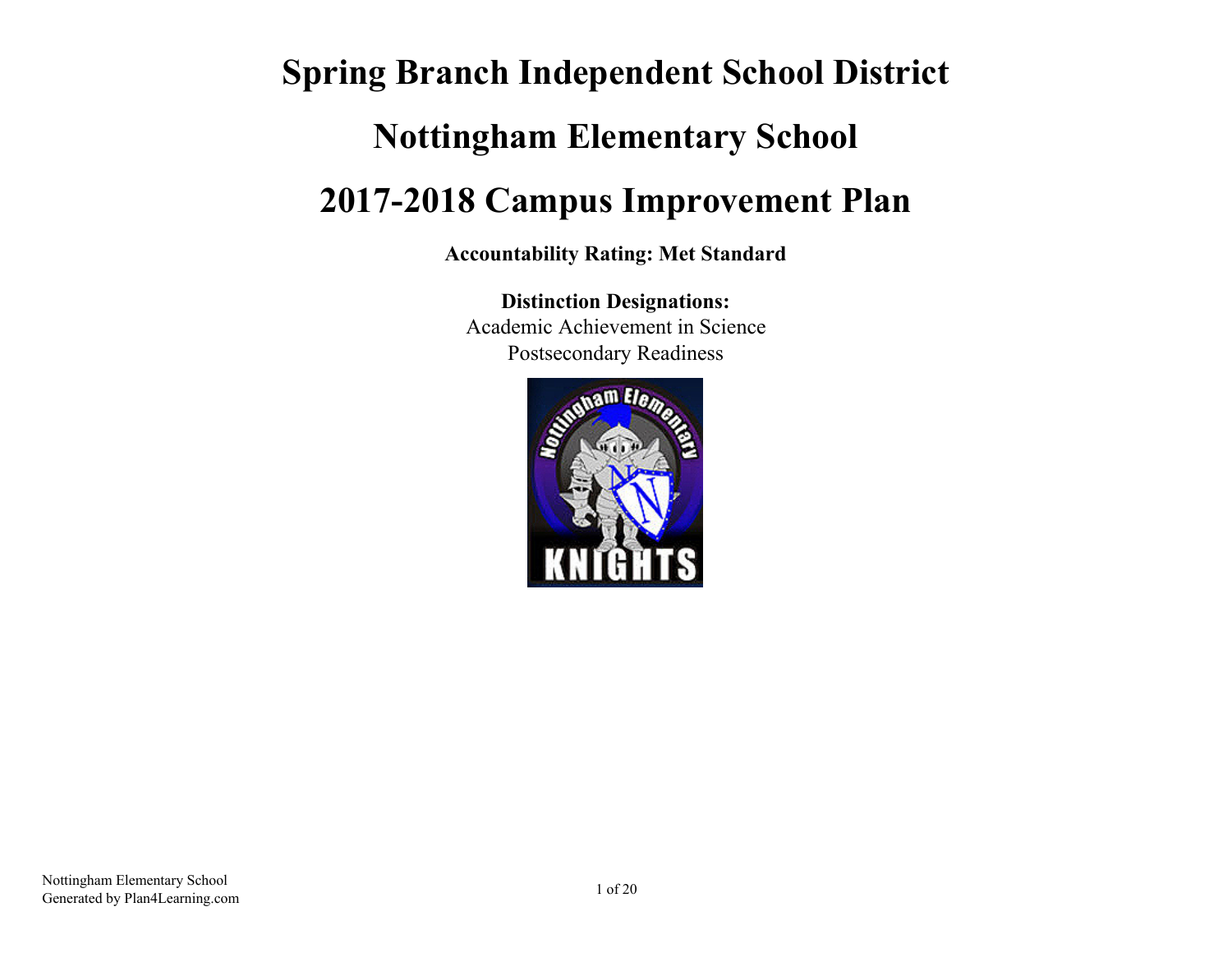# **Comprehensive Needs Assessment**

# **Demographics**

# **Demographics Summary**

As of 9-28-17, Nottingham has 507 students enrolled. Our enrollment is down from district projections (524) for the first time in 4 years. Our campus breakdown is as follows: Females 48% and males 52%.

Hispanic population: 24%

Asian: 8%

White: 48%

Two or more: 4%

Our top Primary Disabilities:

Speech Impairment 35%

Learning Disability: 17%

Intellectual Disability 15%

At-Risk 48%

Economically Disadvantage 38%

LEP: 19%

Immigrant: 13%

Special Ed: 8%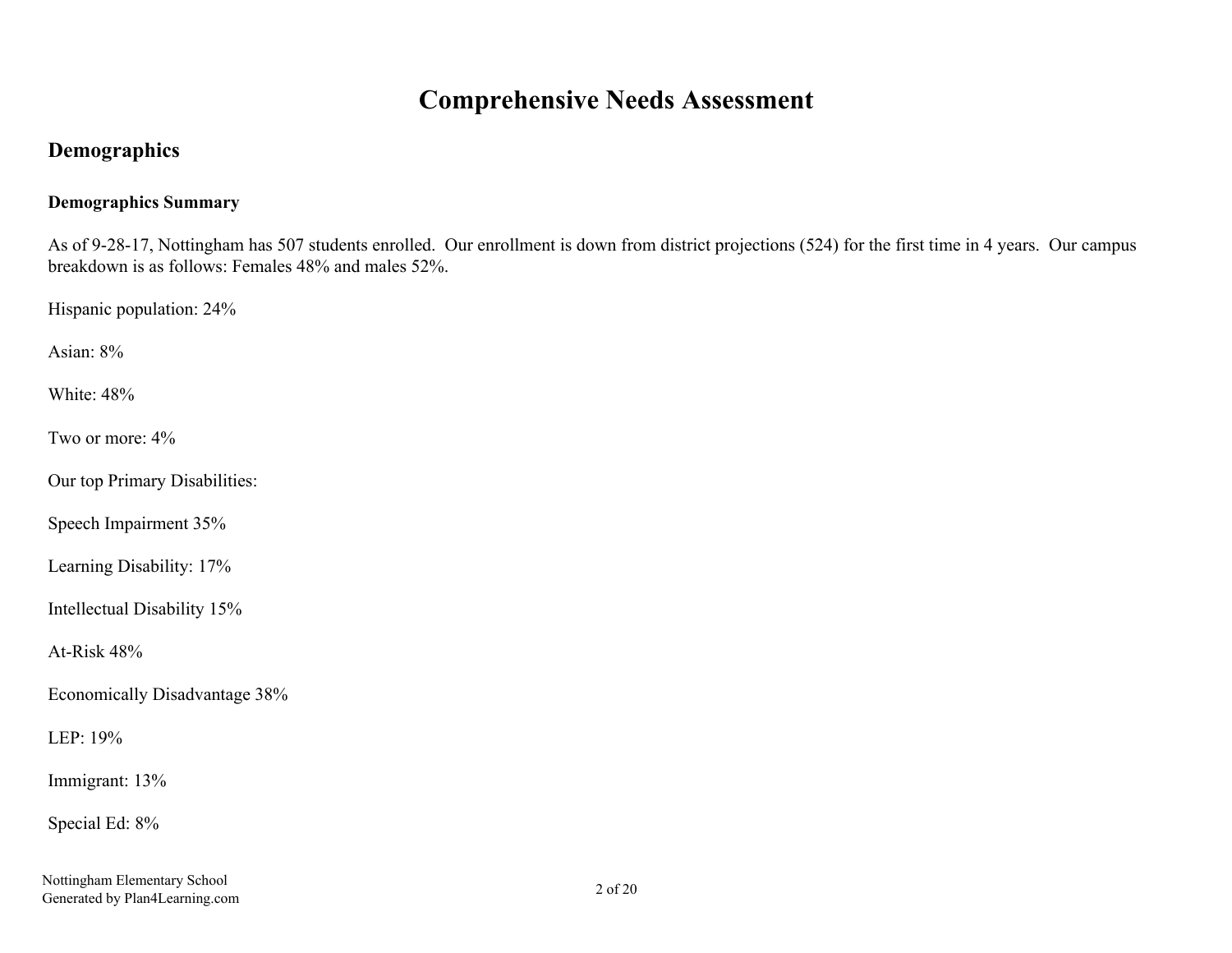GT: 7%

Free Lunch Participation 34%

Homeless Status: 8%

Shelter: 7%

# **Demographics Strengths**

One of the things that make NHE great is the diversity of our student population. Nottingham recevied an A rating in niche.com ratings of schools in Texas through various categories. Our diversity ranges in all forms such as race, culture, religion, language and economics. Familes are seeking our school out becuase of the diverity of students we serve.

# **Problem Statements Identifying Demographics Needs**

**Problem Statement 1**: NHE's African American population continues to be the lowest performing sub group at NHE. **Root Cause**: Connecting, Relationships, Motivation, and more needed PD on culture awareness.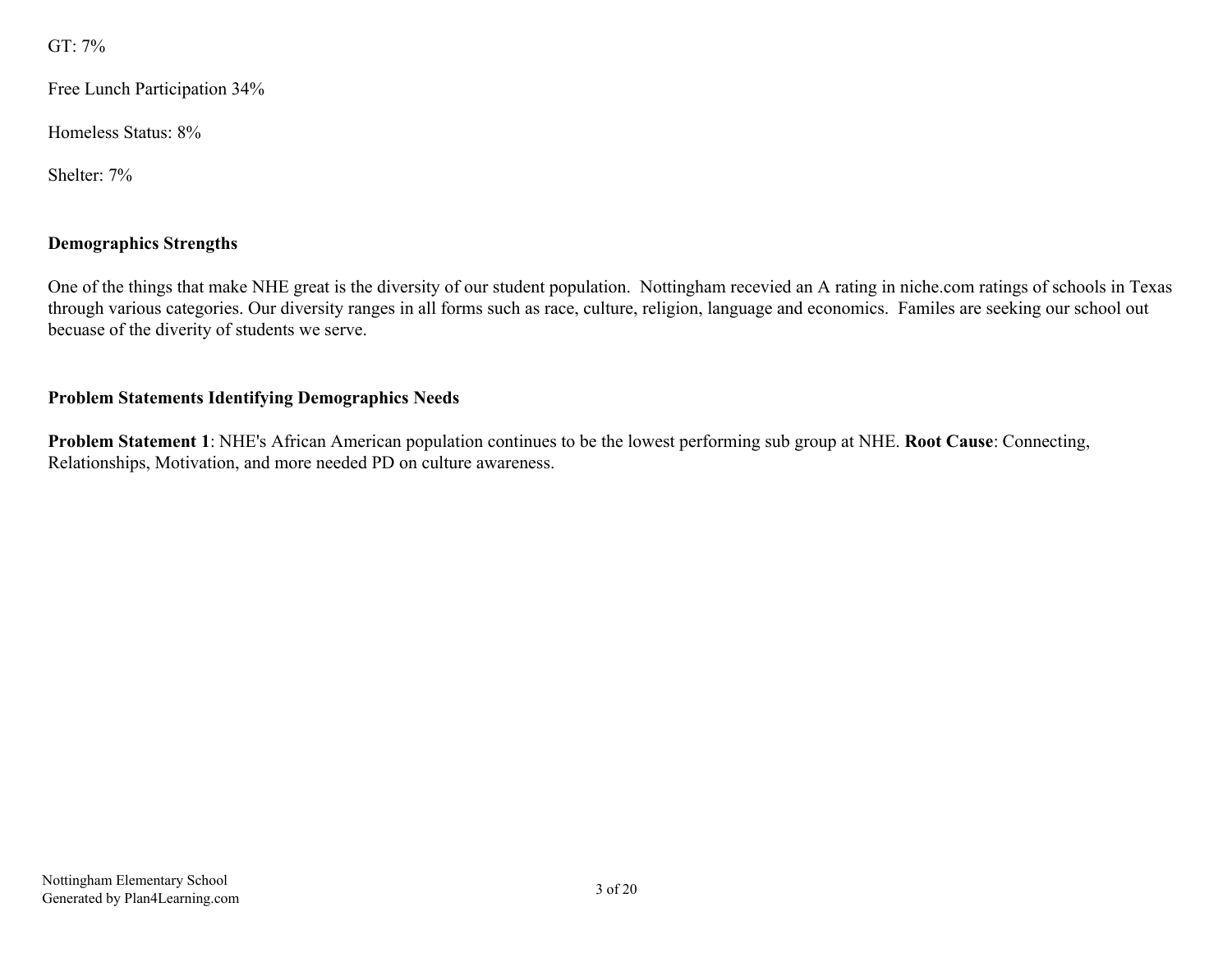# **Student Achievement**

#### **Student Achievement Summary**

2017 STAAR:

3rd grade:

Reading: 71% (approaches) 24% (masters)

Math: 80% (approaches) 34% (masters)

## 4th grade:

reading 64% (approaches) 27% (masters)

math: 65% (approaches) 31% (masters)

5th grade:

reading: 80% (approaches) 37% (masters)

math: 80% (approaches) 26% (masters)

science: 80% (approaches) 28% (masters)

# **Student Achievement Strengths**

This last year NHE made gains in 3rd grade math and 5th grade science. Nottingham earned two distinctions from STAAR performance. First distiction was Index 4: Postsecondary Readiness and Second distinction was in 5th grade Science.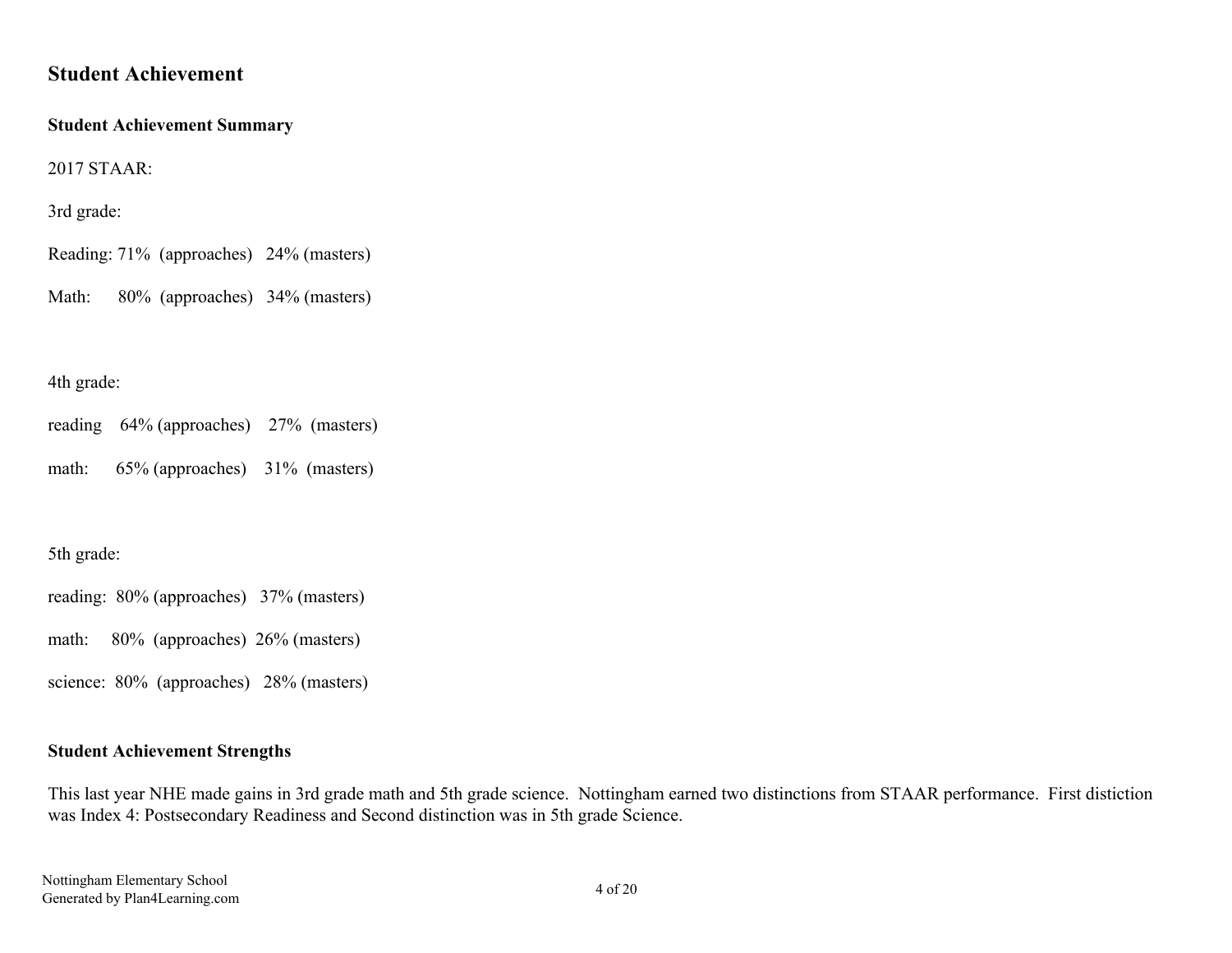Our growth areas last year were in 3rd grade math approaches level (+8%) and masters level (+10%)

5th grade science was also the next grade level growth areas. Science approaches level (+4%) and masters level (+15%).

NHE earned Science Distinction noted by TEA.

## **Problem Statements Identifying Student Achievement Needs**

**Problem Statement 1**: Some of our most difficult students to make a connection with are the ones that struggle academcially the most. There's also a big language barrier that we are continuing to address with our new comers and refugees. Arabic is quickly becoming our second dominant language. Through various staff developments, we are continuing to miss the mark. We are noticing some gains, but not acceleration. **Root Cause**: Combination of needing more: Culture building and Connections, Empathy work, Working with students from poverty.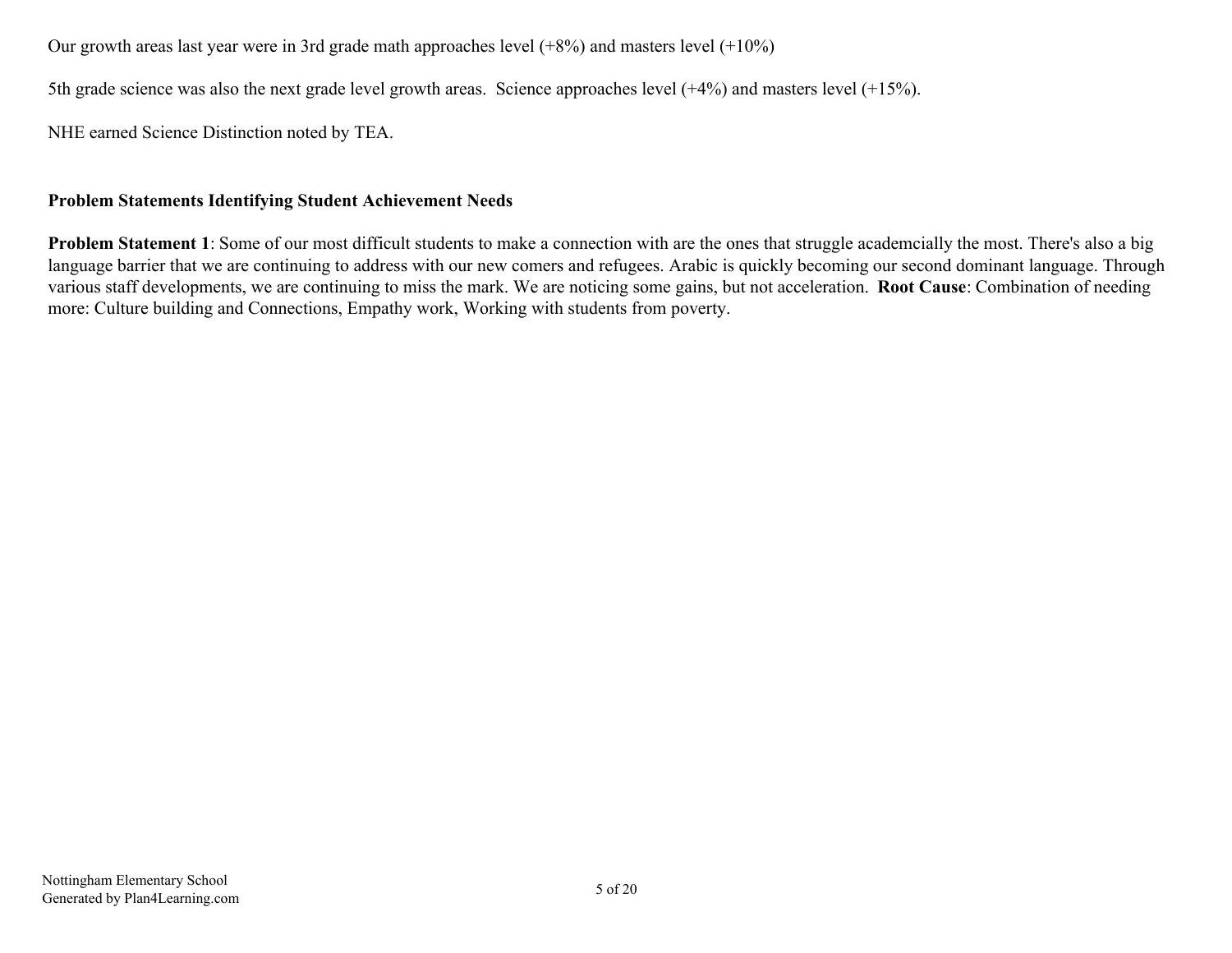# **School Culture and Climate**

# **School Culture and Climate Summary**

Nottingham has continued to have very high school climate (how we feel). Our teachers enjoy each other, work well together, and enjoy coming to work every day. Nottingham had very little turn over the past three years, so most of our staff understands and knows the work involved and comitment it takes to maintain progress. By having a high climate, our students and school benefits because of the collaboration work, important data talks, healthy PLC's, openess and growth for all students.

This year NHE will spend a great deal of time focusing on Relationships, and School Culture (How we behave). In August, most staff begining staff development was built around culture expectations for students and adults. Teachers created a student/teacher matrix to build expectations in all classrooms. Depelchin representative taught a session called "How to work with your most difficult students." We adopted the district 5 core values and personalized each to fit Nottingham and our needs. 1. Every day...every child. 2. Collaborative Spirit 3. Collective Greatness 4. Moral Compass and 5. Limitless Curiosity. I believe this work will lead to the gains we are looking to see.

#### **School Culture and Climate Strengths**

- Low turn over. Added four new staff members and two were added positions.
- Positive parent, teacher, community engagement.
- Supportive PTA Rocks.
- Teachers have a growth mindset.

## **Problem Statements Identifying School Culture and Climate Needs**

**Problem Statement 1**: If we don't know them, can we truly grow them? Our school will focus on high expectations for all students. **Root Cause**: Relationship building, high expectations, and tollerance.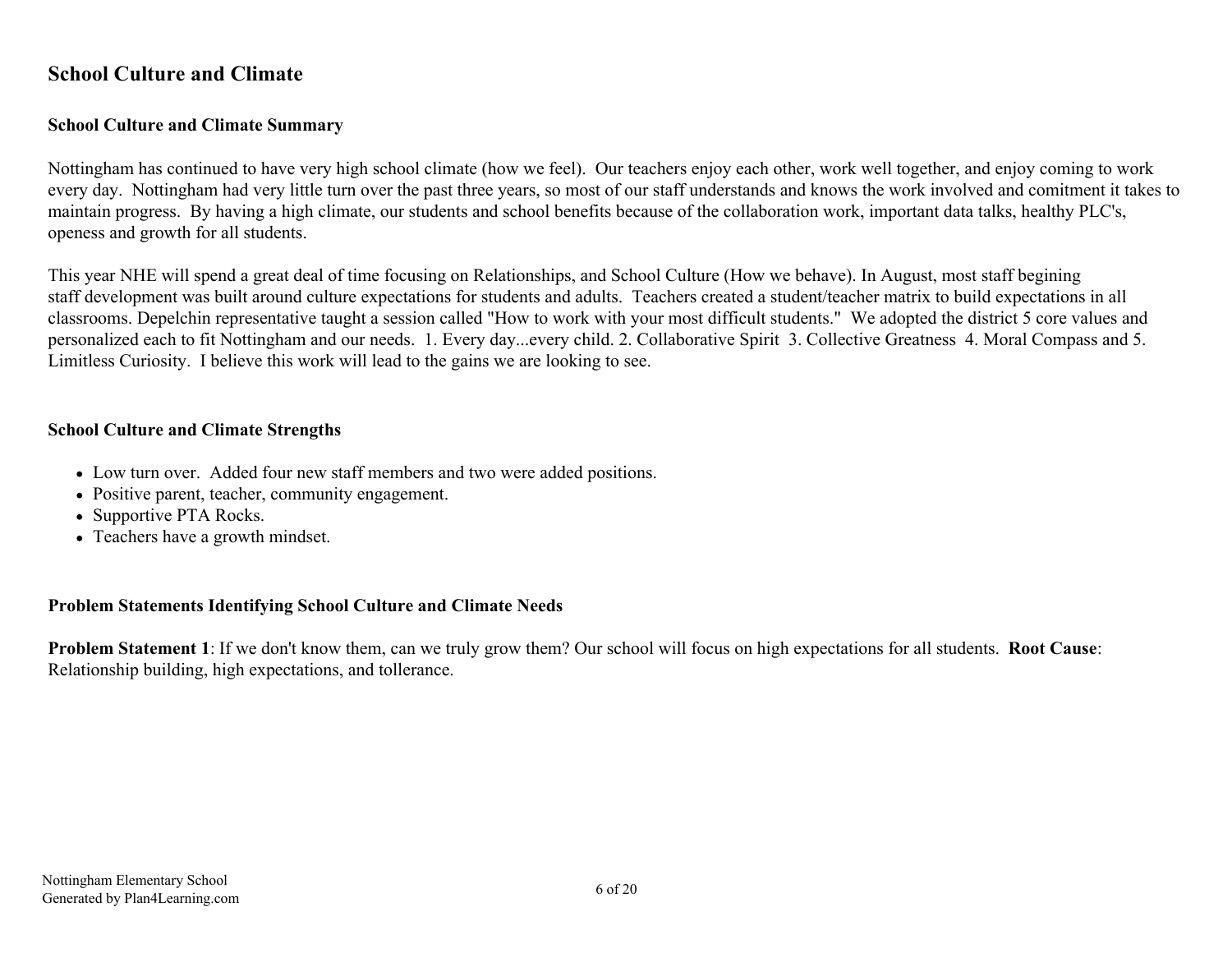# **Staff Quality, Recruitment, and Retention**

# **Staff Quality, Recruitment, and Retention Summary**

This year, every grade level experienced a personnel change. Most all of these changes were with current staff receiving different opportunities.

New staff to NHE:

5 teachers (KG, First, Fourth, Fifth, and Life Skills)

2 paras (Health Fitness, and Teacher Assistant)

# **Staff Quality, Recruitment, and Retention Strengths**

Nottingham has great teacher quality. Several of our teachers serve on district committees, curriculum writitng, and lead staff developments. NHE has 3 Vanguard teachers and these teachers work on building capacity with staff to help move our school to more personalized learning. There are more new young families moving into NHE zone.

# **Problem Statements Identifying Staff Quality, Recruitment, and Retention Needs**

**Problem Statement 1**: NHE does not have a lot of flexibility with staffing to get creative with positions. **Root Cause**: Positions are limited by the current traditional structure model.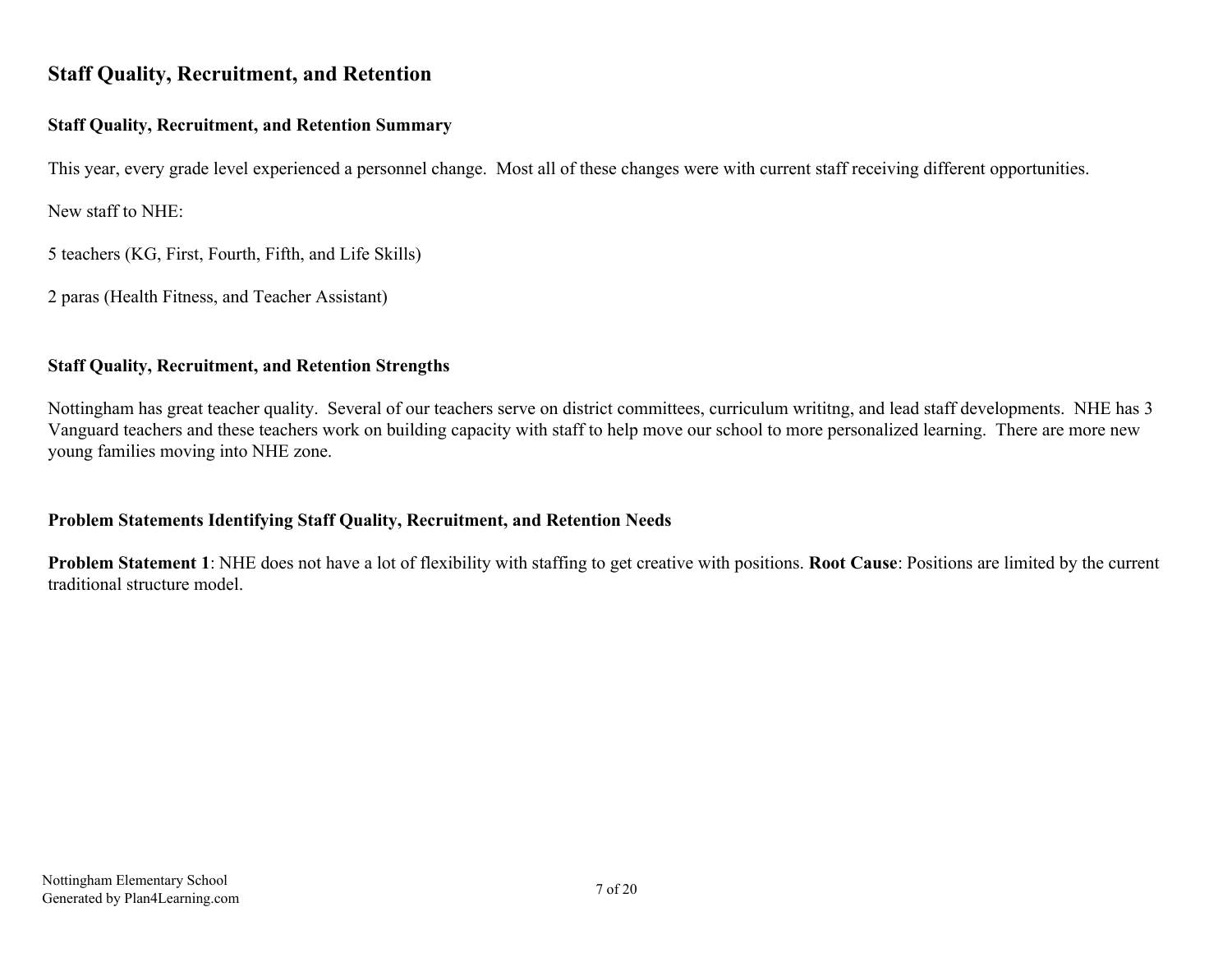# **Curriculum, Instruction, and Assessment**

# **Curriculum, Instruction, and Assessment Summary**

Nottingham is excited to implement some new curriculum this year. Some of the new programs and new learning are:

- Lucy Calkins for KG-2nd.
- MAP assessments three times per year
- Mastery Connect for grades 2nd-5th
- Staff completed book study over summer and blogged for GT requirement hours. Book title: Pure Genius
- Cadres were revised and goal work were created (Literacy, Math, PBIS, and Technology) The Technolgy cadre is new to NHE this year.
- NHE is implementing schoolwide Pathway time for grades 1st through 5th to meet the needs of our students.

## **Curriculum, Instruction, and Assessment Strengths**

Nottingham is continuing to build stronger PLC time together. We have altered to the master schedule to dedicate and provide more time to readiing and math. This year part of our extended learning time will involve more data talks. Having 3 Vangaurd teachers have been very helpful in providing staff development for teachers.

## **Problem Statements Identifying Curriculum, Instruction, and Assessment Needs**

**Problem Statement 1**: NHE feels overly stretched in terms of implementing desired practices. **Root Cause**: Lack of staff.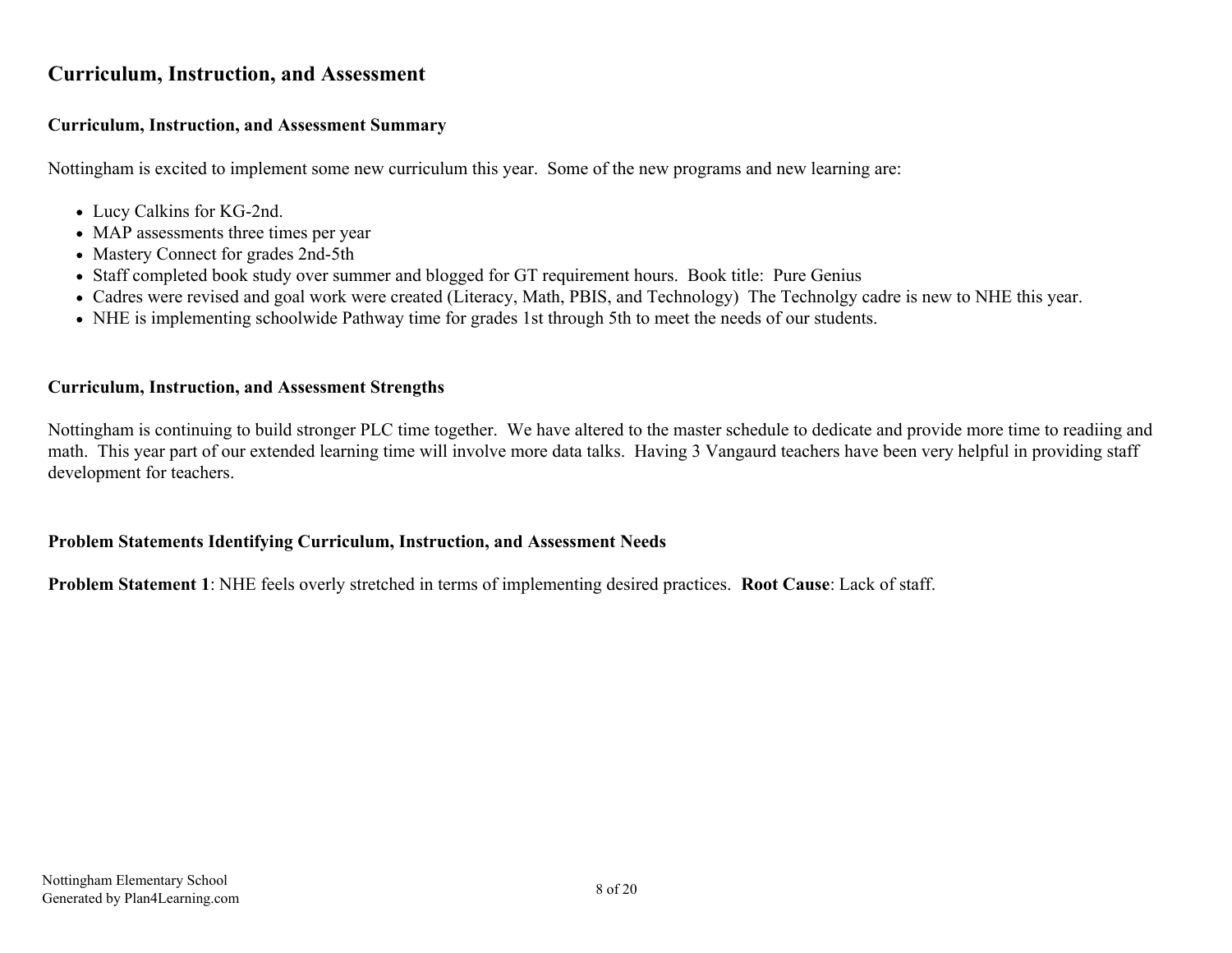# **Family and Community Involvement**

#### **Family and Community Involvement Summary**

NHE PTA has committed to funding and hosting a family engagement night. This night will not be a fund raiser but a way to bring the community together free of charge. Last year community night was movie night under the hard top. This year night will be catered dinner by a local restaurant. WATCH DOGS will return for the third year. More dads are signing up for this program and teachers are appreciative of the additonal help.

#### **Family and Community Involvement Strengths**

Very diverse community with many people having a variety of various needs. Our community has always found a way to come through in times of need and getting whatever is needed to ensure our students have the best learning experience.

#### **Problem Statements Identifying Family and Community Involvement Needs**

**Problem Statement 1**: Need more parent education classes. **Root Cause**: Have found ways to offer what was needed but the events were not heavily attended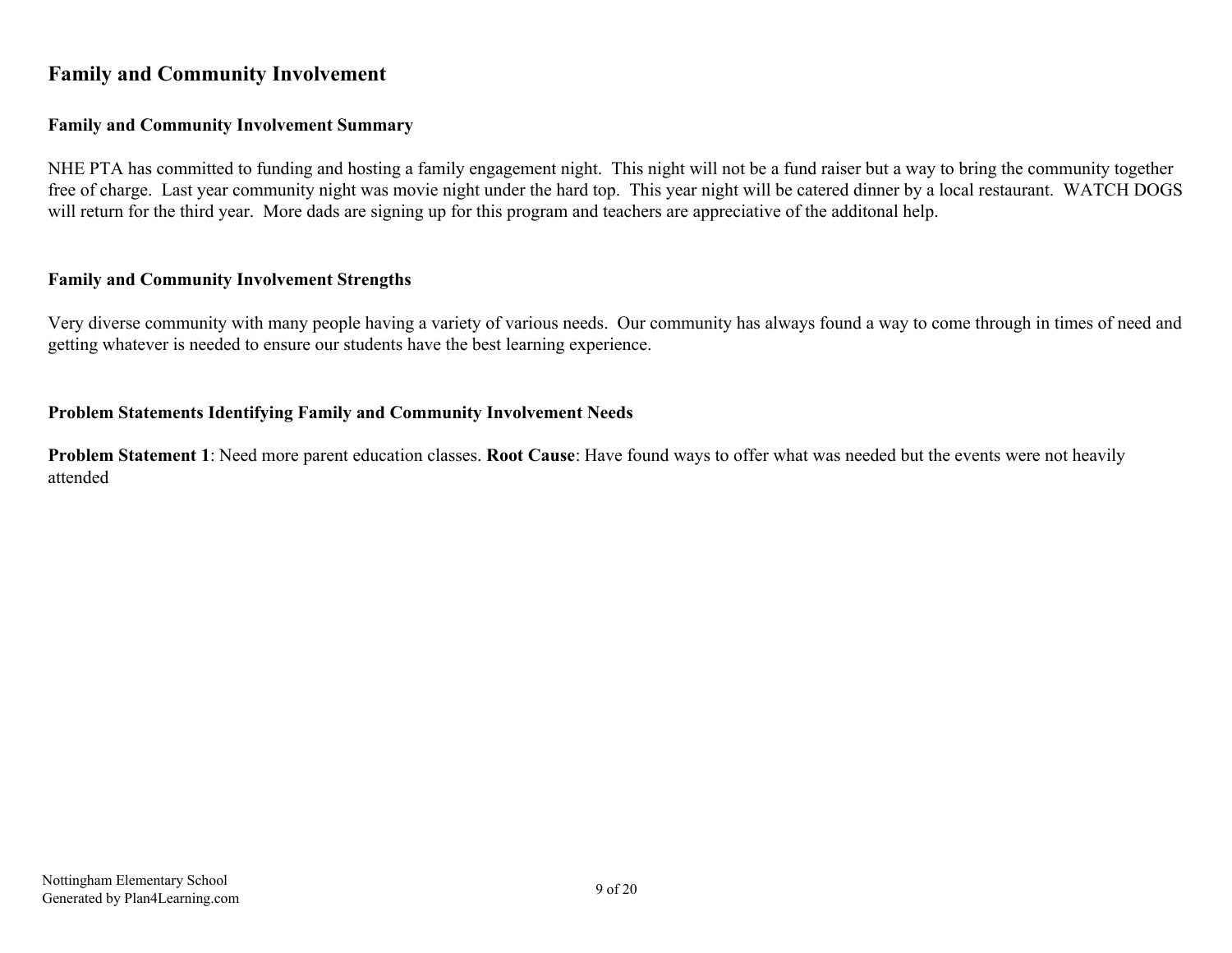# **Technology**

# **Technology Summary**

Each year PTA has designated funds for chromebooks for intermediate grade levels since the district upgraded and gifted all primary grade levels new devices.

Through our parent community survey, feedback was more parents prefer electronic documents and information over paper copies.

PTA is online and send a newletter weekly.

NHE have purchased two online platforms in reading for all grade levels. KG-2nd (Smarty Ants) 3rd-5th (Raz-Kids). Slumdog will be our math program for all grade levels.

# **Technology Strengths**

This year NHE added a technology cadre that will meet once a month. This cadre will drive and lead Professional development for teachers, create our campus expectations around care, and align all of apps and what it measures.

# **Problem Statements Identifying Technology Needs**

**Problem Statement 1**: Now that more testing is going online, all scheduing involving testing takes over the master schedule **Root Cause**: Not enough devises.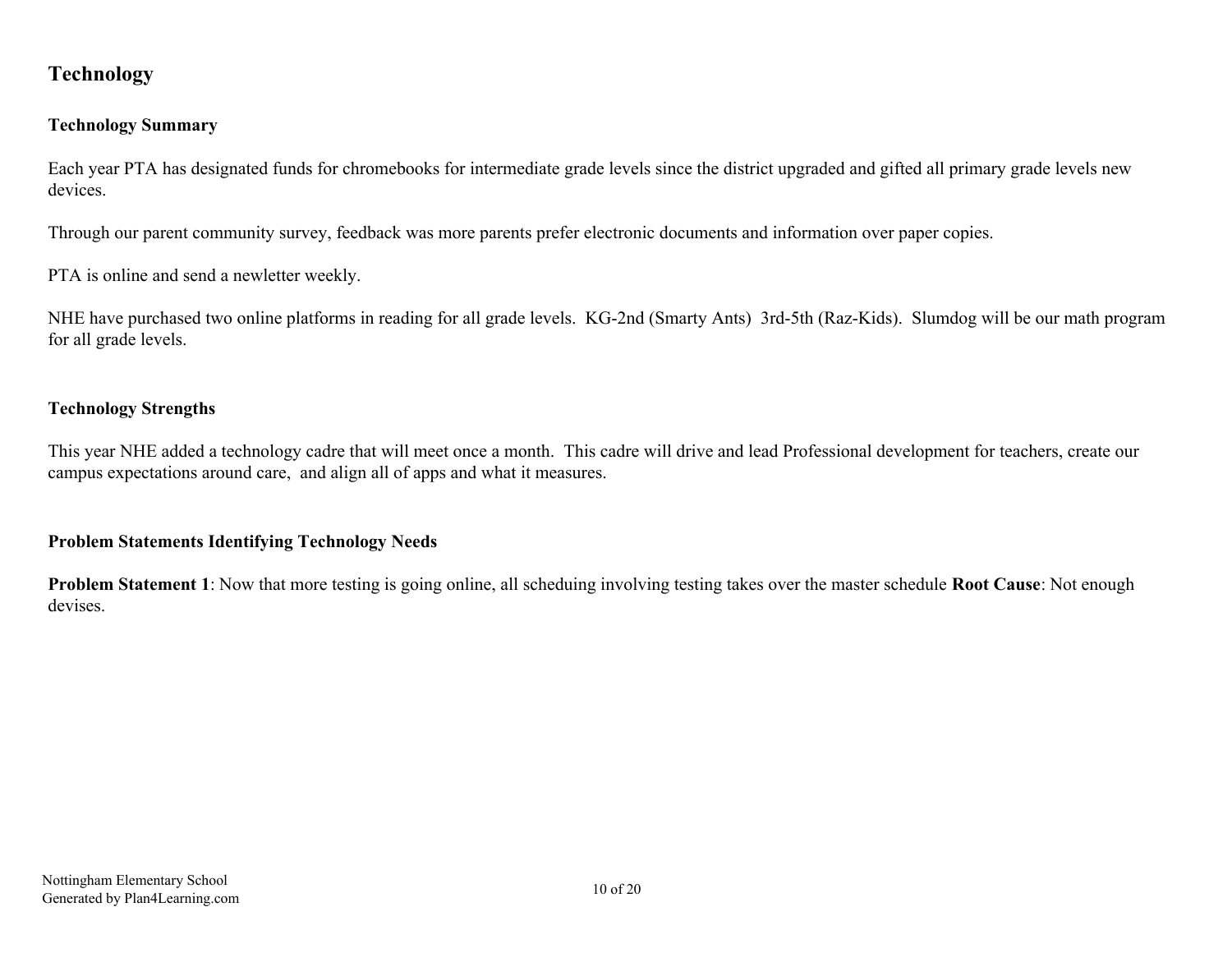# **Comprehensive Needs Assessment Data Documentation**

The following data were used to verify the comprehensive needs assessment analysis:

#### **Improvement Planning Data**

- Campus goals
- Current and/or prior year(s) campus and/or district improvement plans
- State and federal planning requirements

# **Accountability Data**

- Performance Index Framework Data: Index 1 Student Achievement
- Performance Index Framework Data: Index 2 Student Progress
- Performance Index Framework Data: Index 3 Closing Performance Gaps
- Performance Index Framework Data: Index 4 Postsecondary Readiness
- Accountability Distinction Designations
- Federal Report Card Data
- Community and student engagement rating data

# **Student Data: Assessments**

- State and federally required assessment information (e.g. curriculum, eligibility, format, standards, accommodations, TEA information)
- State of Texas Assessments of Academic Readiness (STAAR) current and longitudinal results, including all versions
- Texas English Language Proficiency Assessment System (TELPAS) results
- Local diagnostic reading assessment data
- Local diagnostic math assessment data
- Local benchmark or common assessments data

# **Student Data: Behavior and Other Indicators**

- Completion rates and/or graduation rates data
- Mobility rate, including longitudinal data
- Discipline records
- Student surveys and/or other feedback

# **Employee Data**

- Professional learning communities (PLC) data
- Highly qualified staff data
- Professional development needs assessment data
- PDAS and/or T-TESS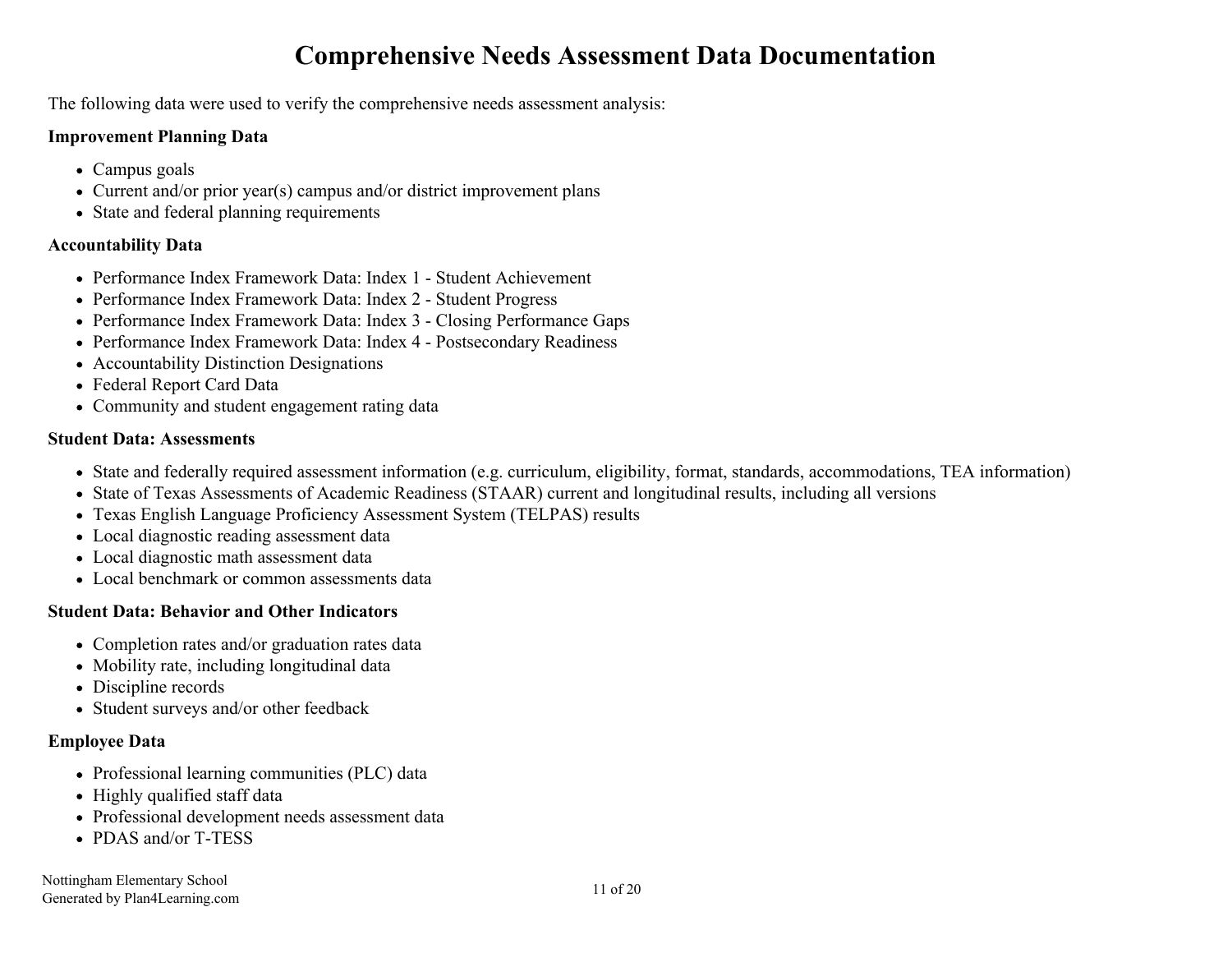# **Parent/Community Data**

Parent surveys and/or other feedback

#### **Support Systems and Other Data**

- Organizational structure data
- Processes and procedures for teaching and learning, including program implementation
- Budgets/entitlements and expenditures data
- Study of best practices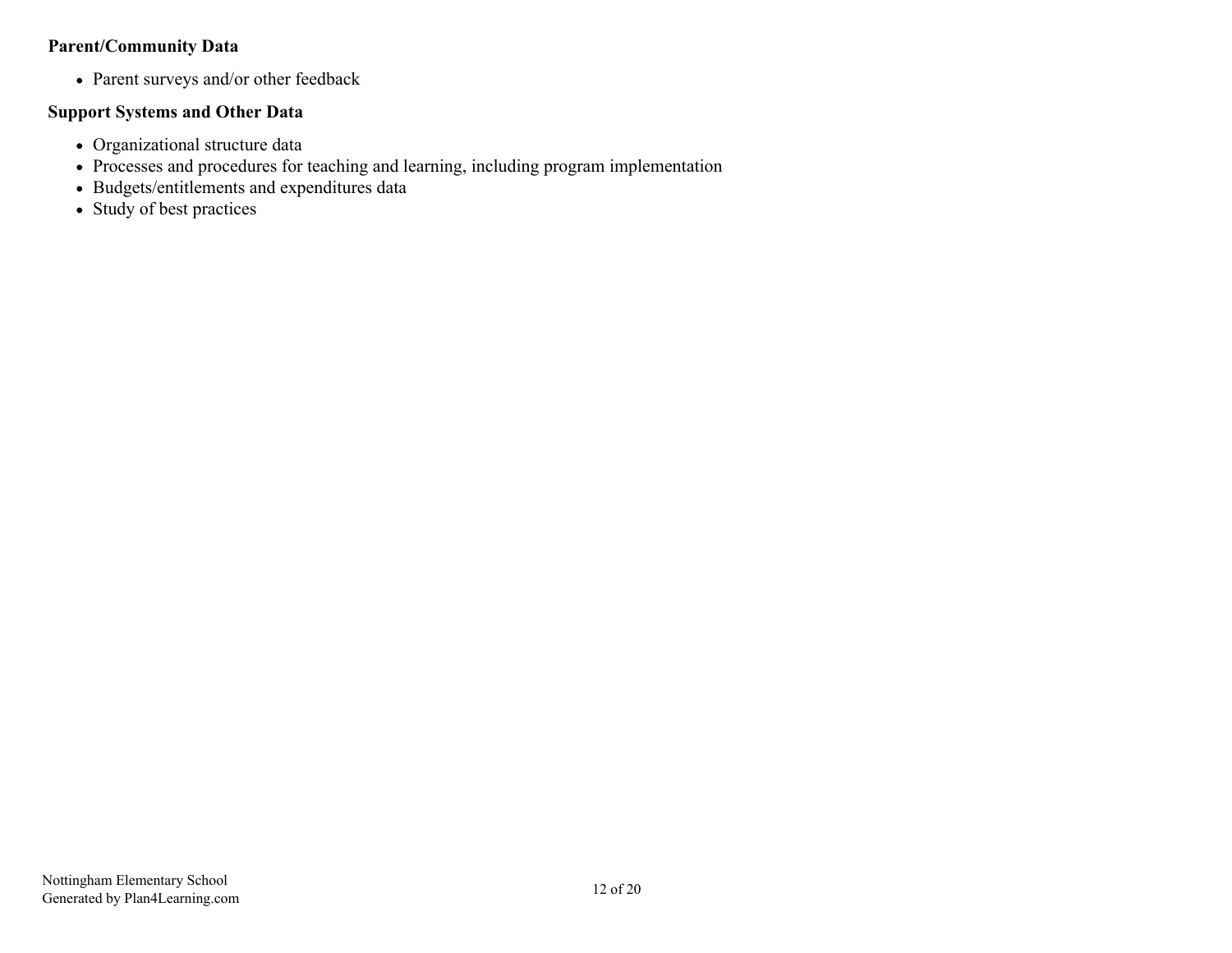# **Goals**

# **Goal 1: (Post-Secondary Readiness, Achievement) NHE will increase the percentage of 5th grade students post-secondary ready by 8% by June 2018.**

**Performance Objective 1:** Effective reading is the foundation of all other learning. ILT, teachers, and team leaders will be immersed in hands on training of the effective planning of instructional units.

**Evaluation Data Source(s) 1:** PLC planning, SIT binders, Data conferences, and Lesson plans.

| <b>Strategy Description</b>                                                                                                                   |                | <b>Monitor</b>                                                                  |                                                | <b>Formative Reviews</b> |     |     |  |
|-----------------------------------------------------------------------------------------------------------------------------------------------|----------------|---------------------------------------------------------------------------------|------------------------------------------------|--------------------------|-----|-----|--|
|                                                                                                                                               | <b>Title I</b> |                                                                                 | <b>Strategy's Expected Result/Impact</b>       | <b>Nov</b>               | Jan | Mar |  |
| <b>Critical Success Factors</b>                                                                                                               | 1, 2, 3, 4,    | Administration                                                                  | Weekly walkthroughs                            |                          |     |     |  |
| CSF 1 CSF 2 CSF 3 CSF 6                                                                                                                       | 8, 9           | <i>Instructional</i>                                                            | Appraisals                                     |                          |     |     |  |
| 1) Each grade level will meet bi weekly in PLC extended<br>planning time. Instructional Specialist will meet weekly<br>with each grade level. |                | Specialist (reading<br>and math)<br>Team leaders<br>Content Cadre's<br>Teachers | Multiple assessment data to drive instruction. |                          |     |     |  |
|                                                                                                                                               |                | Funding Sources: 211 - Title I, Part A - \$6,000.00                             |                                                |                          |     |     |  |
| 100%<br>0%<br>$=$ Accomplished<br>$=$ Discontinue<br>$=$ No Progress                                                                          |                |                                                                                 |                                                |                          |     |     |  |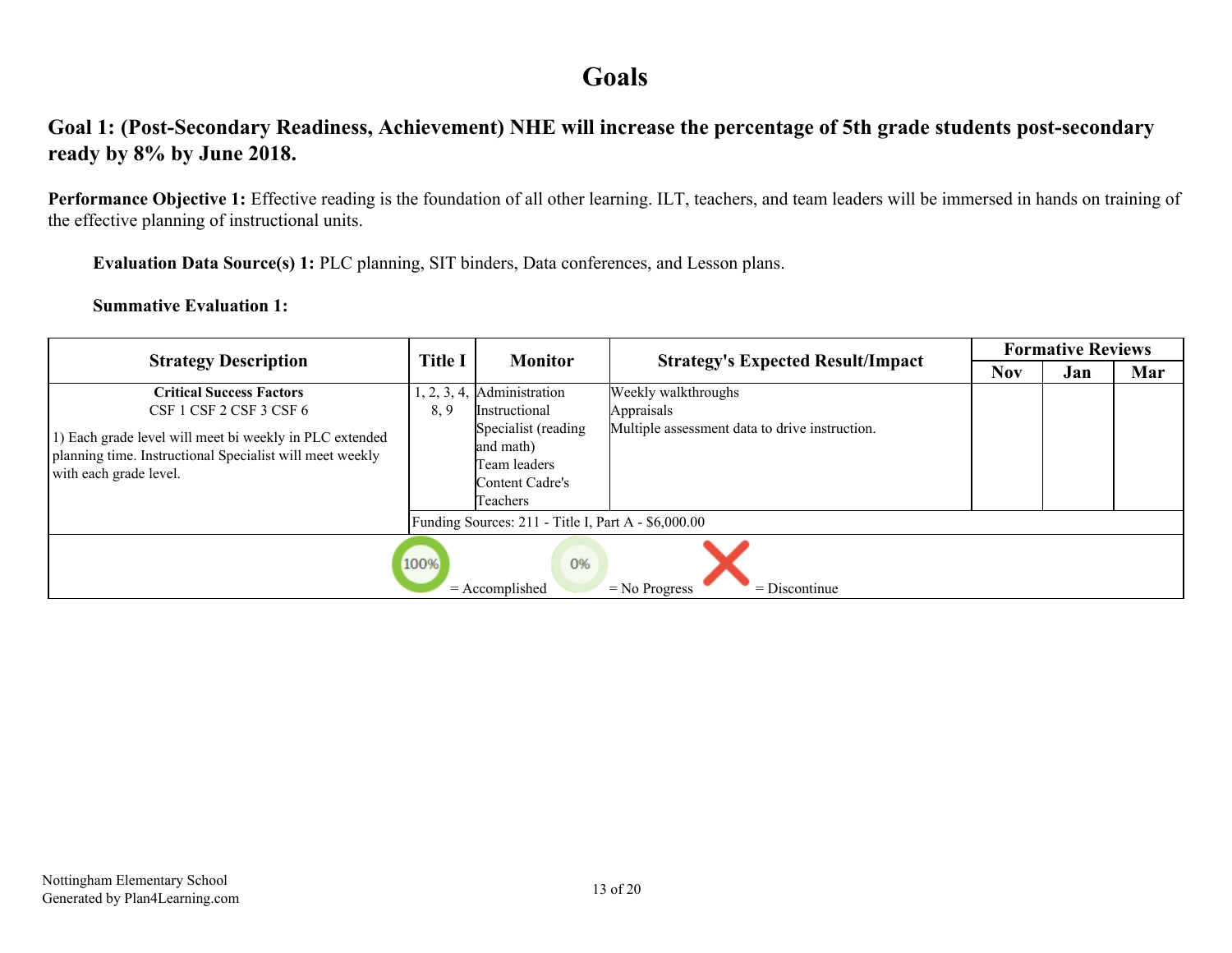**Goal 1:** (Post-Secondary Readiness, Achievement) NHE will increase the percentage of 5th grade students post-secondary ready by 8% by June 2018.

**Performance Objective 2:** Timely response to student intervention during the day and will be implemented on a daily basis a variety of methods and sources.

**Evaluation Data Source(s) 2:** STAAR scores, PSA's, Teacher common assessments, Pre and Post assessments.

| <b>Strategy Description</b>                                                                                                                                                                        |         | <b>Monitor</b>                                      | <b>Strategy's Expected Result/Impact</b>            | <b>Formative Reviews</b> |     |     |
|----------------------------------------------------------------------------------------------------------------------------------------------------------------------------------------------------|---------|-----------------------------------------------------|-----------------------------------------------------|--------------------------|-----|-----|
|                                                                                                                                                                                                    | Title I |                                                     |                                                     | <b>Nov</b>               | Jan | Mar |
| <b>Critical Success Factors</b>                                                                                                                                                                    | 1, 2, 3 | Administrators                                      | Quicker responses to address student needs          |                          |     |     |
| CSF 1 CSF 2 CSF 4                                                                                                                                                                                  |         | ILТ                                                 | Closure of gaps for students                        |                          |     |     |
| 1) Pathway Time: Students in 2nd-5th will take part in a 40<br>minute personalized small group that will remediate and/or<br>accelerate students based off assessment data and Mastery<br>connect. |         | Team Leaders<br>Reading and Math<br>Specialist      | Extend the learning for those that already have it. |                          |     |     |
|                                                                                                                                                                                                    |         | Funding Sources: 211 - Title I, Part A - \$4,000.00 |                                                     |                          |     |     |
|                                                                                                                                                                                                    | 100%    | 0%<br>$=$ Accomplished                              | $=$ Discontinue<br>$=$ No Progress                  |                          |     |     |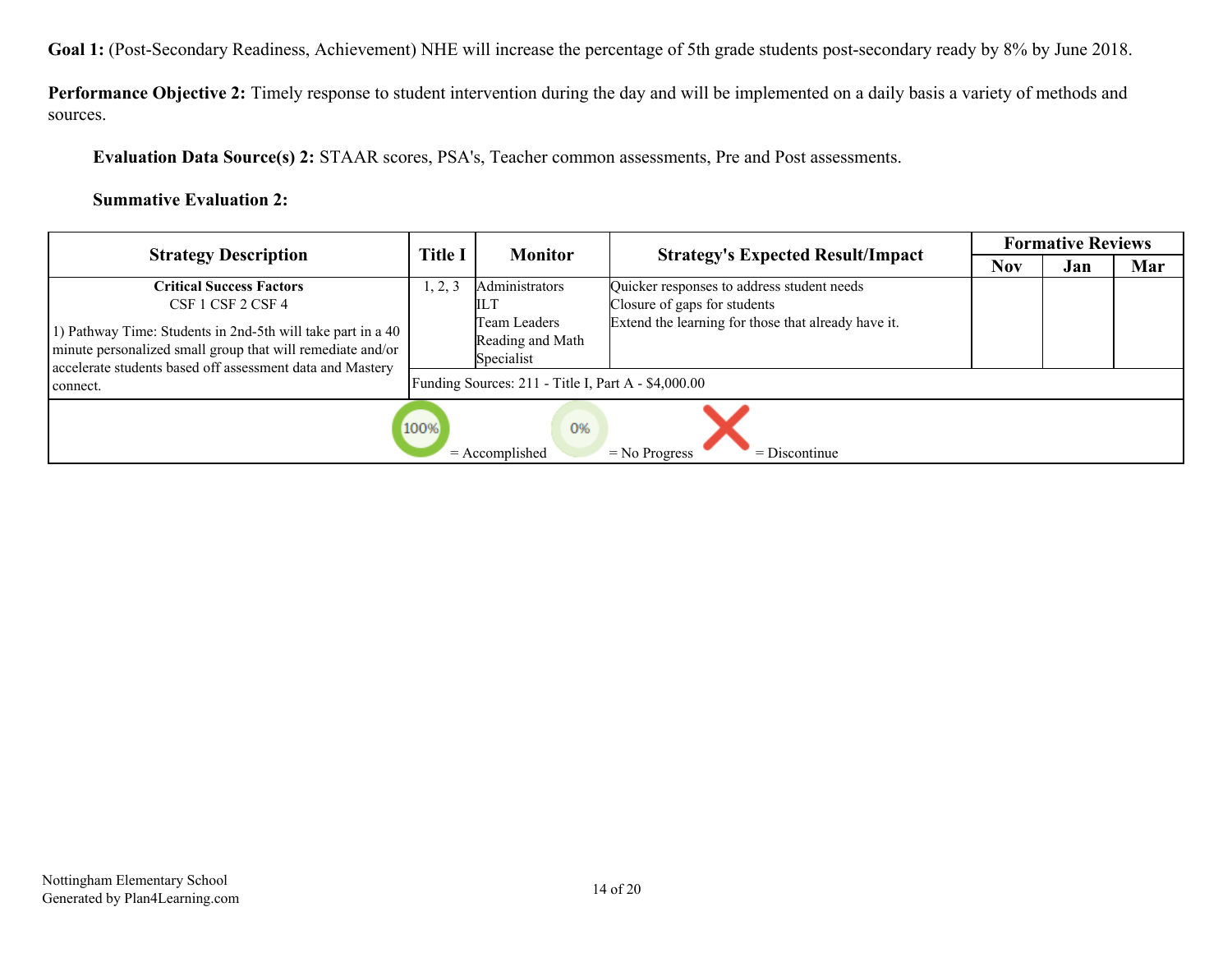# **Goal 2: (School Connectedness): Using the Panorama Survey Data 3rd-5th grade students, at least 50% of our students believe that adults in the school care about their learning and them as individuals).**

**Performance Objective 1:** Through the use of our campus wide PBIS (Positive Behavior Intervention System), our students will be recognized for positive behavior. Students will have an opportunity to earn...Principals 100 Club, Principal Award end of every 9 weeks, classroom rewards, and Principal Positive phone call.

**Evaluation Data Source(s) 1:** Students have the opportunity to collect shields (tickets) through out the year.

| <b>Strategy Description</b>                                                                                                                                                                                                                                 |                | <b>Monitor</b>               | <b>Strategy's Expected Result/Impact</b> | <b>Formative Reviews</b> |     |     |
|-------------------------------------------------------------------------------------------------------------------------------------------------------------------------------------------------------------------------------------------------------------|----------------|------------------------------|------------------------------------------|--------------------------|-----|-----|
|                                                                                                                                                                                                                                                             | <b>Title I</b> |                              |                                          | Nov                      | Jan | Mar |
| 1) Our student are expected to be Respectful, Responsible,<br>and Ready to Learn. All staff are trained in Project Class<br>strategies to build social skills with students. Both platforms<br>are built around recognizing students for positive behavior. | 1, 2, 6, 8     | Administration<br>PBIS Cadre | Goal of 50% reduction in referrals.      |                          |     |     |
|                                                                                                                                                                                                                                                             | 100%           | 0%<br>$=$ Accomplished       | $=$ Discontinue<br>$=$ No Progress       |                          |     |     |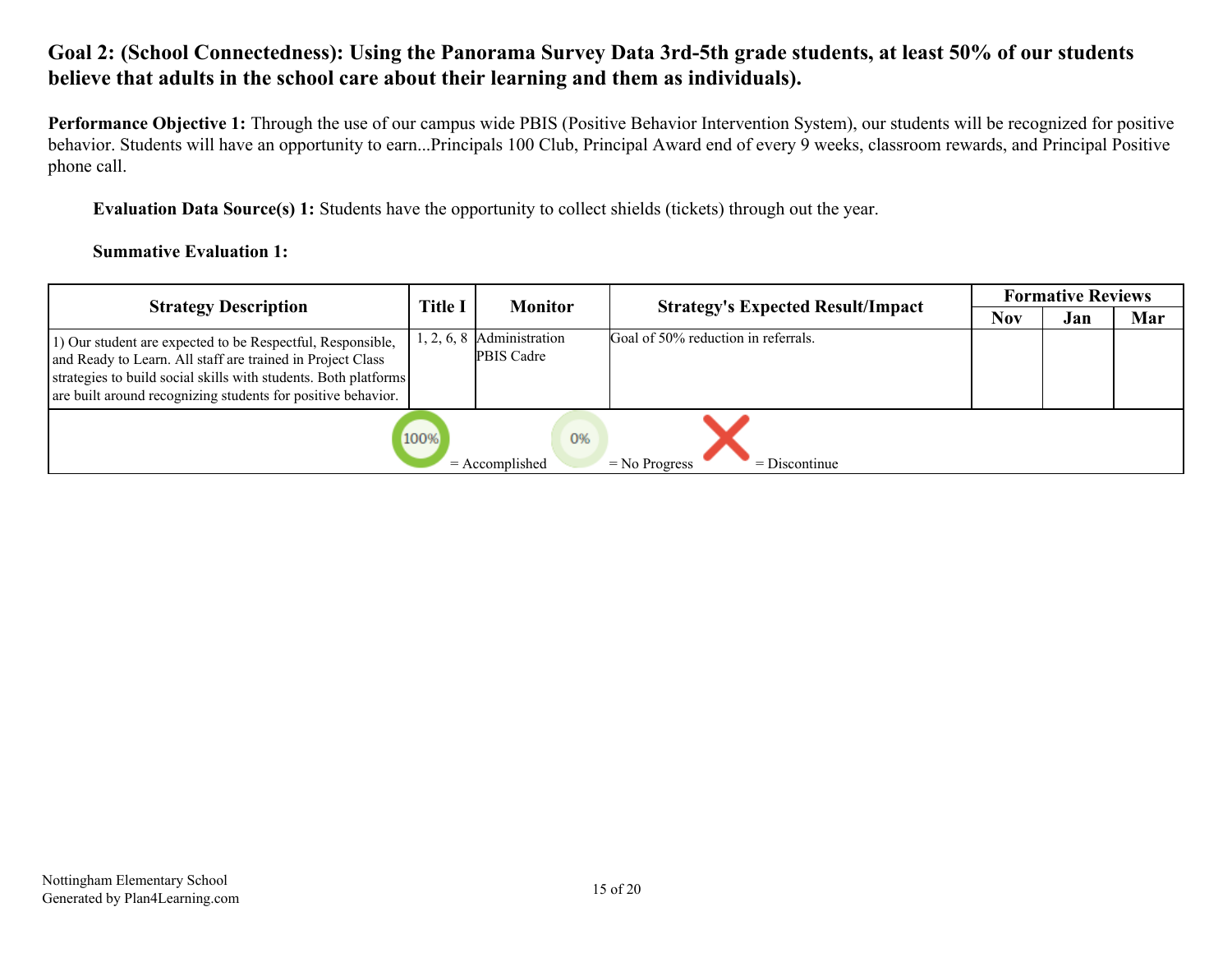# **Goal 3: (Post Secondary Readiness, Equity) NHE will decrease the achievement gap by 5% across all demographic and subgroups by June 2018.**

**Performance Objective 1:** NHE will partake in the School Redesign process this year through the SBISD Research Design Department. Committees will be formed to involve all stakeholders in the redesign parts of our school to better meet the needs of students and T-2-4.

#### **Evaluation Data Source(s) 1:**

| <b>Strategy Description</b>                                                                                                                                                                    |              | <b>Monitor</b>         |                                                     | <b>Formative Reviews</b> |     |     |
|------------------------------------------------------------------------------------------------------------------------------------------------------------------------------------------------|--------------|------------------------|-----------------------------------------------------|--------------------------|-----|-----|
|                                                                                                                                                                                                |              |                        | <b>Strategy's Expected Result/Impact</b>            |                          | Jan | Mar |
| <b>Critical Success Factors</b>                                                                                                                                                                | 1, 2, 4, 5,  | Administrators         | Closing achievement gaps                            |                          |     |     |
| CSF 1 CSF 2 CSF 3 CSF 5                                                                                                                                                                        | <sub>b</sub> | NHE Core Team          | Increase Parent Involvement                         |                          |     |     |
| 1) ILT and one teacher will serve as the Core Team and will<br>participate in on going staff development throughout the<br>year in an effort to design our school shift to<br>personalization. |              |                        | School Redesign Staff Increase school connectedness |                          |     |     |
|                                                                                                                                                                                                | 100%         | 0%<br>$=$ Accomplished | $=$ No Progress<br>$=$ Discontinue                  |                          |     |     |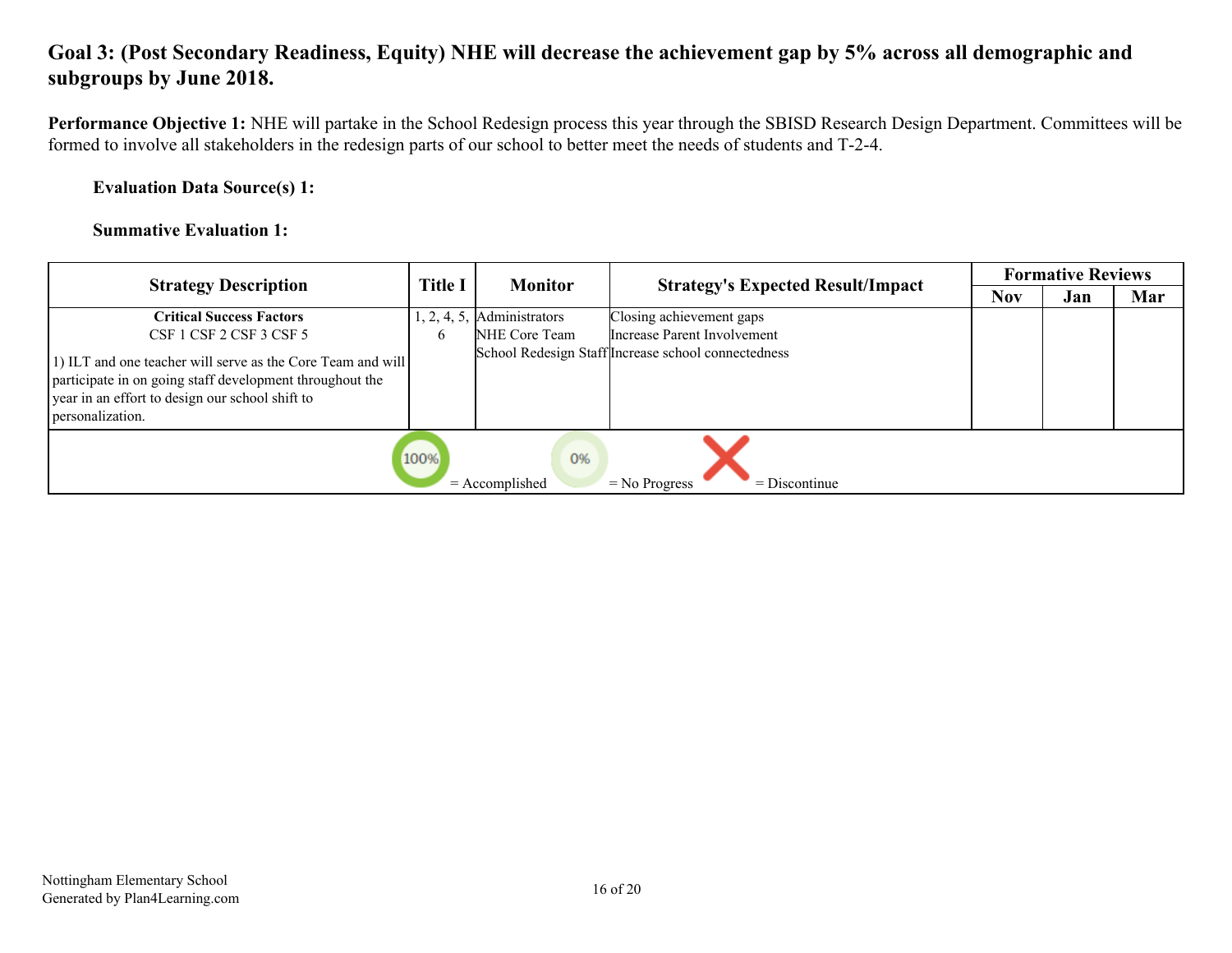# **Goal 4: 50% of NHE students will meet their MAP targets by the end of the school year.**

**Performance Objective 1:** Students will have the opportunity to utilize technology to advance skills, receive additional instruction or prove mastery of content.

# **Evaluation Data Source(s) 1:**

| <b>Strategy Description</b>                                                                                                      |        | <b>Monitor</b><br><b>Strategy's Expected Result/Impact</b> |                                                                      | <b>Formative Reviews</b> |     |     |
|----------------------------------------------------------------------------------------------------------------------------------|--------|------------------------------------------------------------|----------------------------------------------------------------------|--------------------------|-----|-----|
|                                                                                                                                  |        | <b>Title I</b>                                             |                                                                      | <b>Nov</b>               | Jan | Mar |
| 1) Purchase additional technology to support classroom<br>implementation of Dreambox, Raz Kids, Smarty Ants, and<br>ItsLearning. | , 2, 6 | Administrators<br>Math & Reading<br>Specialist             | More students reading from home and more students<br>showing growth. |                          |     |     |
|                                                                                                                                  |        | Funding Sources: $211$ - Title I, Part A - \$4,000.00      |                                                                      |                          |     |     |
|                                                                                                                                  | 100%   | 0%<br>$=$ Accomplished                                     | $=$ Discontinue<br>$=$ No Progress                                   |                          |     |     |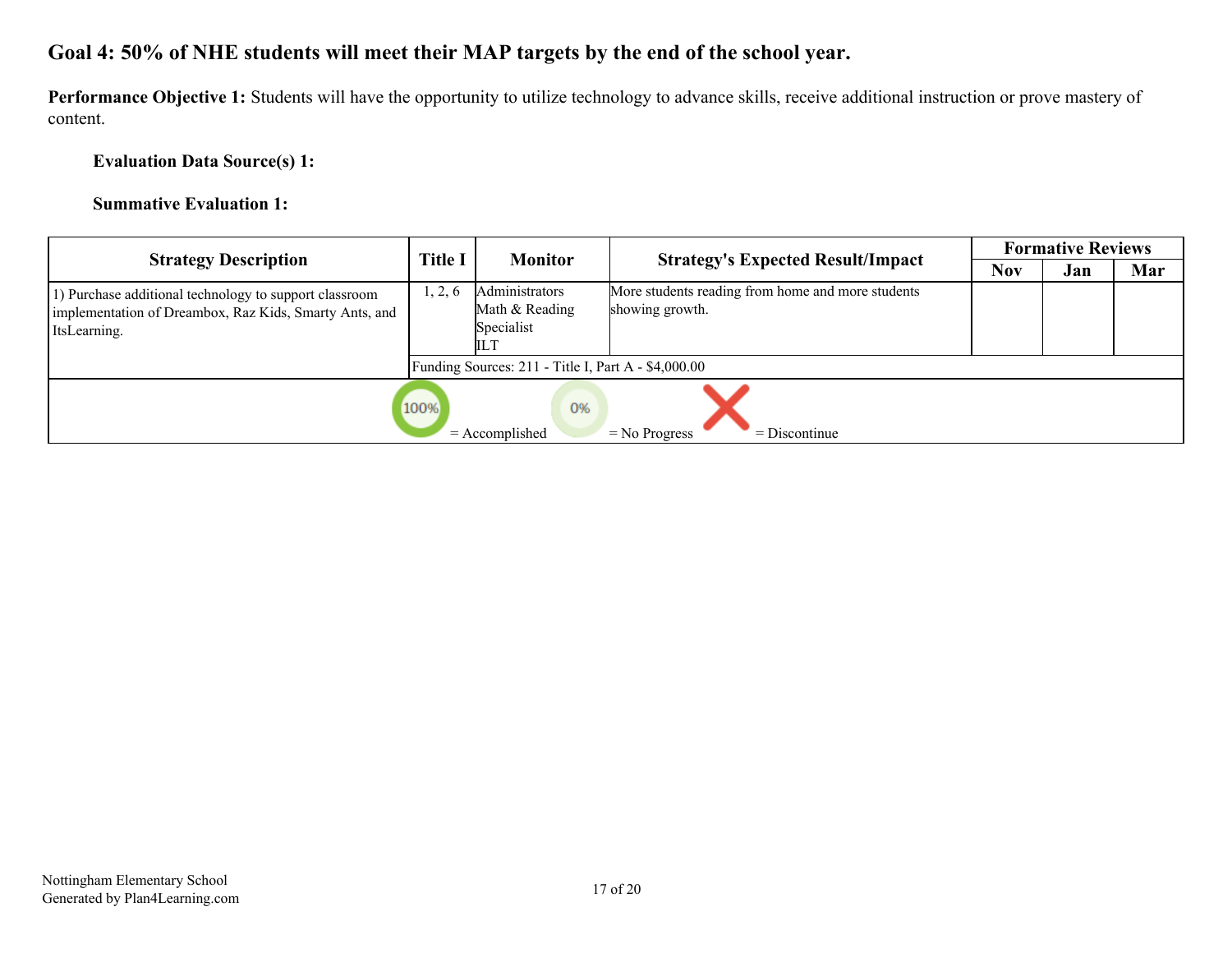# **Goal 5: NHE will remain in compliance to Federal, State and Local Guidelines and Legislation Requirements.**

**Performance Objective 1:** NHE will conduct a Title 1 meeting to share goals, school compact, PTA, and ways to volunteer. Watch D.O.G.S (Dads Of Great Students)

**Evaluation Data Source(s) 1:** Minutes and calendar dates and agendas.

**Summative Evaluation 1:**

**Goal 5:** NHE will remain in compliance to Federal, State and Local Guidelines and Legislation Requirements.

**Performance Objective 2:** NHE CSHAC Committee will review campus data, identify focus areas, plan required elements, plan events and activities supporting a healthy school environment for students and teachers.

**Evaluation Data Source(s) 2:** CSHAC components will be met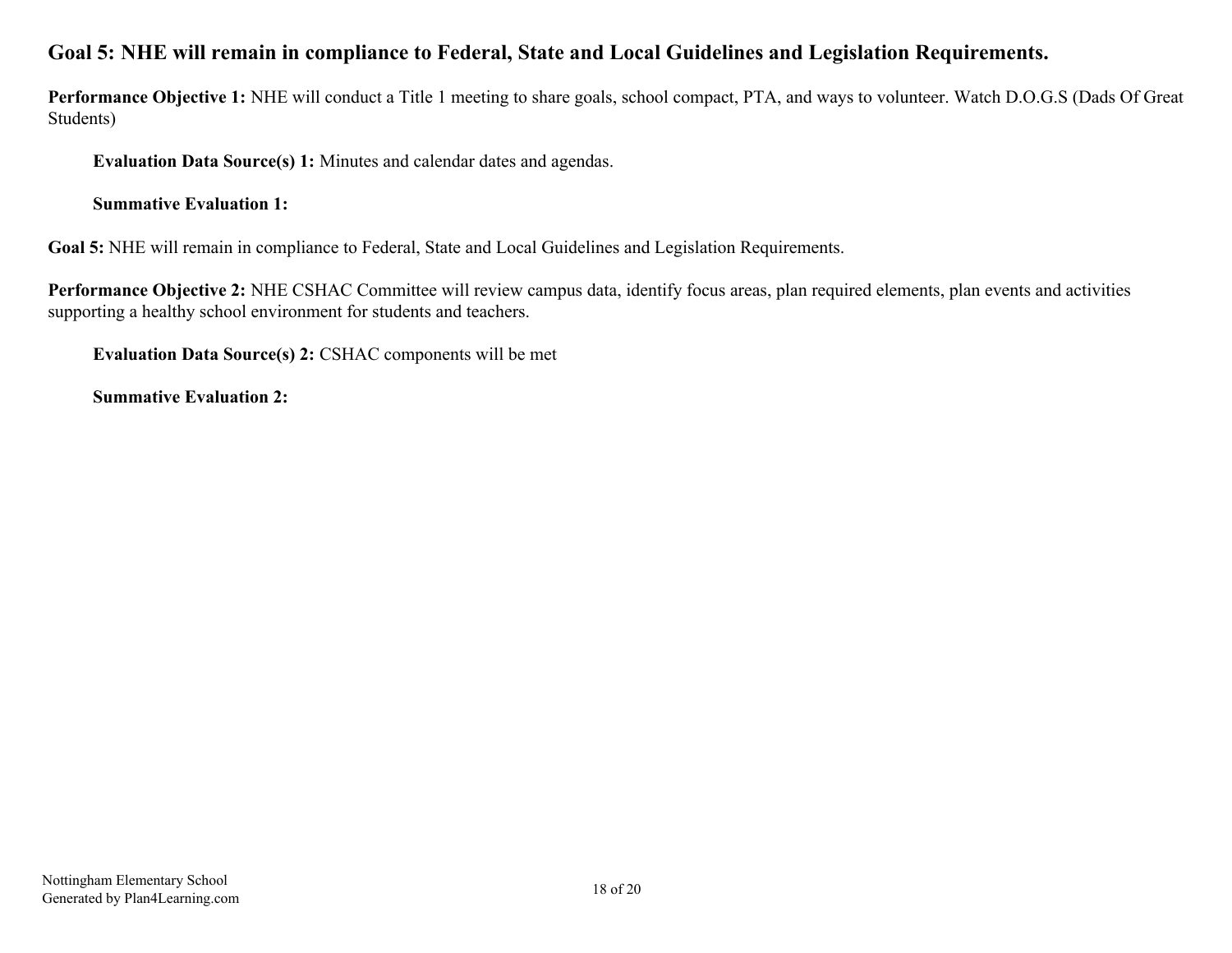# **Campus Funding Summary**

|                                    | 199 PIC 11 - Instructional Services  |                 |                         |                                    |               |
|------------------------------------|--------------------------------------|-----------------|-------------------------|------------------------------------|---------------|
| Goal                               | Objective                            | <b>Strategy</b> | <b>Resources Needed</b> | <b>Account Code</b>                | <b>Amount</b> |
|                                    |                                      |                 |                         |                                    | \$0.00        |
|                                    |                                      |                 |                         | Sub-Total                          | \$0.00        |
|                                    |                                      |                 |                         | <b>Budgeted Fund Source Amount</b> | \$21,125.00   |
|                                    |                                      |                 |                         | +/- Difference                     | \$21,125.00   |
|                                    | 199 PIC 23 - Special Education       |                 |                         |                                    |               |
| Goal                               | Objective                            | <b>Strategy</b> | <b>Resources Needed</b> | <b>Account Code</b>                | <b>Amount</b> |
|                                    |                                      |                 |                         |                                    | \$0.00        |
|                                    |                                      |                 |                         | Sub-Total                          | \$0.00        |
| <b>Budgeted Fund Source Amount</b> |                                      |                 |                         |                                    | \$200.00      |
|                                    |                                      |                 |                         | +/- Difference                     | \$200.00      |
|                                    | 199 PIC 30 - At Risk School Wide SCE |                 |                         |                                    |               |
| Goal                               | Objective                            | <b>Strategy</b> | <b>Resources Needed</b> | <b>Account Code</b>                | <b>Amount</b> |
|                                    |                                      |                 |                         |                                    | \$0.00        |
|                                    |                                      |                 |                         | Sub-Total                          | \$0.00        |
|                                    |                                      |                 |                         | <b>Budgeted Fund Source Amount</b> | \$1,000.00    |
|                                    |                                      |                 |                         | +/- Difference                     | \$1,000.00    |
|                                    | 199 PIC 99 - Undistributed           |                 |                         |                                    |               |
| Goal                               | Objective                            | <b>Strategy</b> | <b>Resources Needed</b> | <b>Account Code</b>                | <b>Amount</b> |
|                                    |                                      |                 |                         |                                    | \$0.00        |
|                                    |                                      |                 |                         | Sub-Total                          | \$0.00        |
|                                    |                                      |                 |                         | <b>Budgeted Fund Source Amount</b> | \$12,409.00   |
|                                    |                                      |                 |                         | +/- Difference                     | \$12,409.00   |
|                                    | 211 - Title I, Part A                |                 |                         |                                    |               |
| Goal                               | Objective                            | <b>Strategy</b> | <b>Resources Needed</b> | <b>Account Code</b>                | <b>Amount</b> |